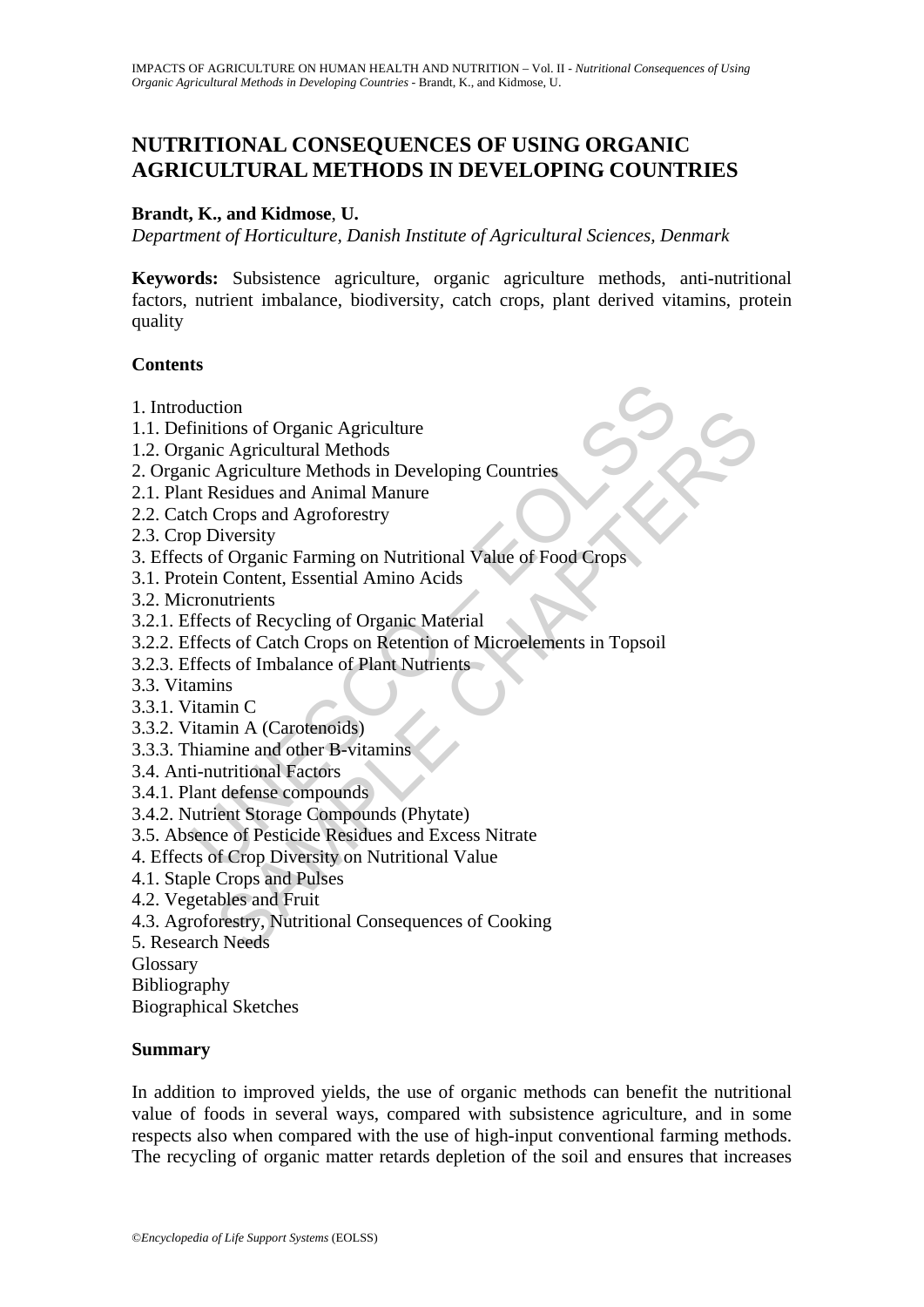in yield are not offset by mineral deficiencies caused by unbalanced plant nutrition. City populations can use organic products to minimize their intake of pesticide residues and nitrate. Improved nutritional status of crops under low-input conditions can increase the contents of protein and vitamin A, but can also increase the contents of some antinutrients. Improved availability of firewood through agroforestry enables thorough cooking to ensure removal of anti-nutrients and full utilization of nutrients. Increased diversity of crops not only provides a more dependable food supply, but also increases the chance for obtaining a full complement of nutrients due to the variability in composition of different staple crops. The increased use of pulses, vegetables and fruit also overcomes shortcomings in the nutritional values of the main staple crops, such as maize and rice. However, to obtain the full benefits from these methods, substantially increased and much more targeted research on the development and use of organic agriculture methods under tropical conditions is necessary, especially in connection with subsistence agriculture.

## **1. Introduction**

## **1.1. Definitions of Organic Agriculture**

Example 11 and move in the transference in the transmistance methods under tropical conditions is necessary, especially positence agriculture.<br>
The agriculture is defined by a set of general principles, which have internat Fractional Scheme and properties.<br>
The procedure of the production of Organic Agriculture<br>
Friculture is defined by a set of general principles, which have been endo<br>
mational Federation of Organic Agriculture Movements (I Organic agriculture is defined by a set of general principles, which have been endorsed by the International Federation of Organic Agriculture Movements (IFOAM) and other relevant organizations. The principles comprise a "positive list", explaining what an ideal organic agricultural system should contain.

Some of "The Principle Aims of Organic Production and Processing" are:

- To produce food of high quality in sufficient quantity.
- To interact in a constructive and life-enhancing way with natural systems and cycles.
- To consider the wider social and ecological impact of the organic production and processing system.
- To encourage and enhance biological cycles within the farming system, involving micro-organisms, soil flora and fauna, plants and animals.
- To maintain and increase long-term fertility of soils.
- To maintain the genetic diversity of the production system and its surroundings, including the protection of plant and wildlife habitats.
- To promote the healthy use and proper care of water, water resources and all life therein.
- To create a harmonious balance between crop production and animal husbandry.
- To give all livestock conditions of life with due consideration for the basic aspects of their innate behavior.
- To use, as far as possible, renewable resources in locally organized production systems.
- To progress toward an entire production, processing and distribution chain, which is both socially just and ecologically responsible.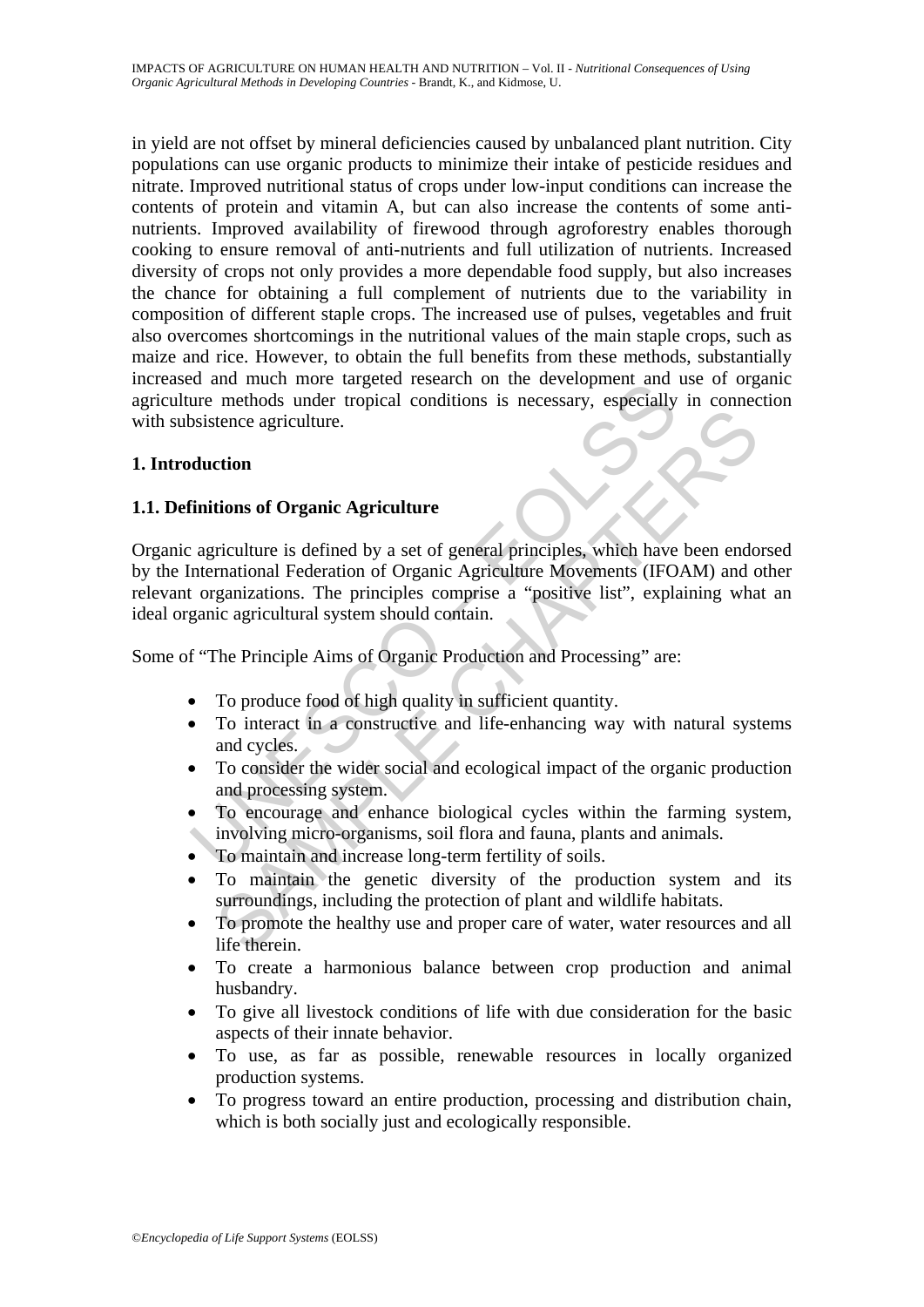On the other hand, the practical distinction between organic and other cultivation systems are made by rules defined by a certifying organization or department, and they normally have the format of "negative lists", defining what is not allowed on a certified organic farm or other production unit. So the trade-oriented definitions of organic agriculture emphasize the absence of pesticides, synthetic mineral fertilizers, genetically modified organisms and synthetic and antibiotic additives to food and feed. This exclusive, controllable and verifiable view is very relevant for farms that trade most of the agricultural output as certified products, normally at a premium price, which is by far the most common case in developed countries. Here, the primary objective of the rules is to prevent fraud. The promotion of biological cycles and soil fertility are then ensured by simple economic incentives, and of course are supported by education schemes for new organic farmers, since a detailed knowledge of sustainable farm management is necessary for the farmer to obtain sufficient yields to make a profit on a competitive market.

## **1.2. Organic Agricultural Methods**

When focusing on the nutritional consequences of agricultural systems in developing countries, the crops grown for local consumption are the most important ones. Certification is irrelevant for the crops that are consumed by the producers own family, and is not very important for those that are traded locally, but it can still make a great difference to how the crops are grown. The trade rules are often too "schematic" to be of any use in this context.

To level the definition and the process areas, where the amplitude the amplitude and the amplitude market.<br>
Then it is necessary for the farmer to obtain sufficient yields to mall<br>
tive market.<br>
Example Agricultural Method is a market.<br>
In the market.<br>
In the market.<br>
In the market.<br>
In the crops grown for local consumption are the most important of<br>
the crops grown for local consumption are the most important of<br>
ners in the crops that are This is where the use of the concept of "organic agricultural methods" becomes important. "Organic agricultural methods" is a term we use to describe the individual parts of the principle aims of organic agriculture listed above, in particular methods to improve and sustain soil fertility, water resources and renewable resources. The idea is to distinguish between farming systems that use these methods to a greater or smaller extent, rather than only making an "all or nothing" distinction. Actually, decreasing soil fertility is particularly a problem in the poorest areas, where no or little external inputs are used, emphasizing that fulfilling the "trade definition" of organic agriculture is not by itself any guarantee for continued sustainability. We are aware that the methods we describe are by no means unique to organic agriculture, and are in fact important for any kind of environmentally responsible agriculture across the globe, so one could argue for alternative terms such as "good agricultural practice". However, since in this review we want to emphasize the selection of methods that can be used without external input, and are in accordance with the basic principles of organic agriculture, we consider the term "organic agricultural methods" as the best overall description.

The overall purpose of this article is to describe the nutritional consequences in developing countries of the use of organic agriculture methods. So below, we will describe some organic agriculture methods in general terms, to provide a background for the discussion of the nutritional consequences of their use. A more detailed account of the use of the methods in developing countries which we define here as "organic agriculture methods", from the perspectives of extent of use, practical problems and solutions, can be found in other parts of the EOLSS. The actual actions to be taken in order to implement these and other (high-input) methods on the level of rural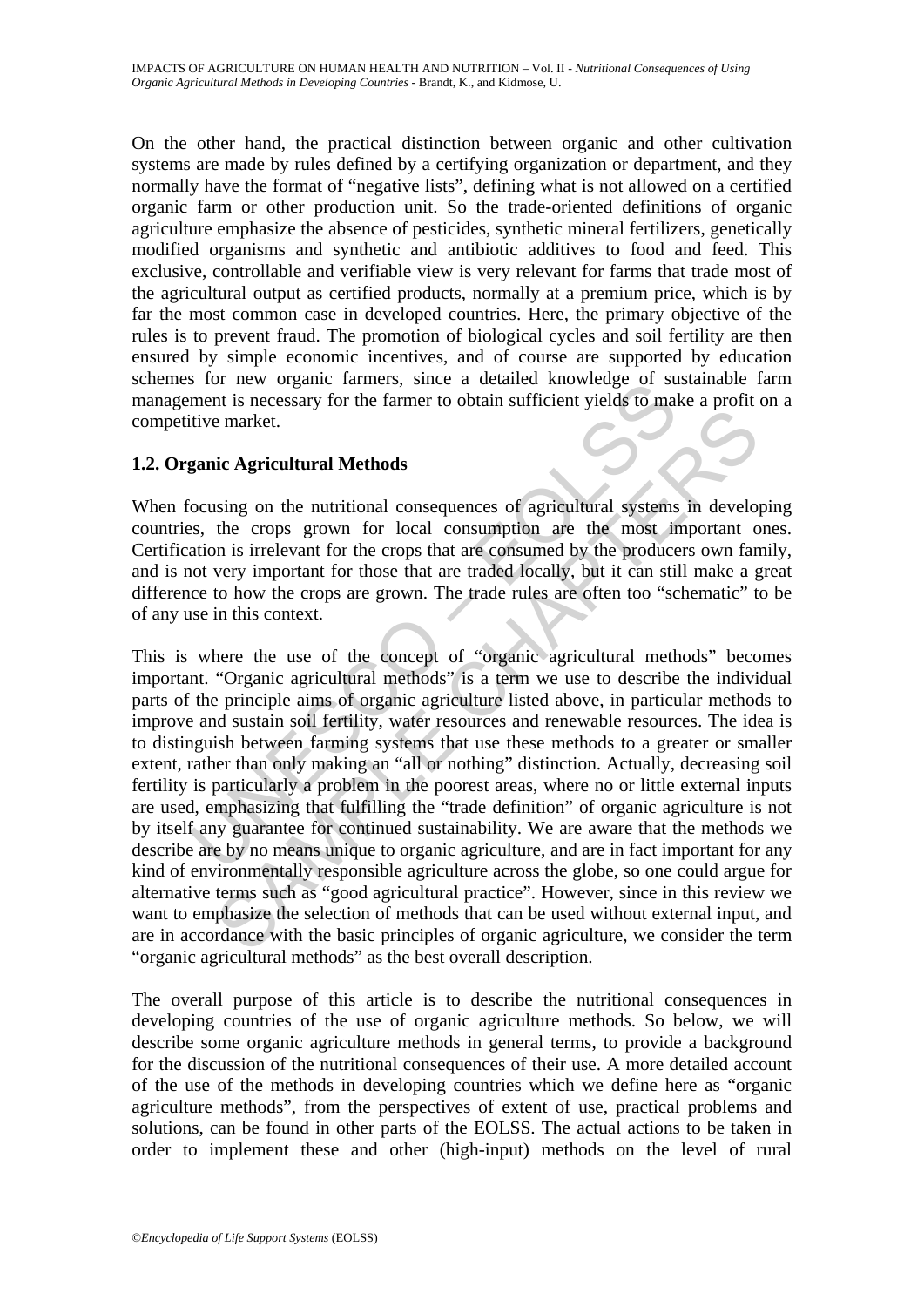IMPACTS OF AGRICULTURE ON HUMAN HEALTH AND NUTRITION – Vol. II - *Nutritional Consequences of Using Organic Agricultural Methods in Developing Countries* - Brandt, K., and Kidmose, U.

communities, is covered in *Community-Centred Food-Based Strategies for Alleviating and Preventing Malnutrition*.

The bulk of the article describes the changes in crop composition and utilization with impacts on nutritional value, which is expected to result from the use of organic agriculture methods in the context of subsistence farming. However, the actual data are very limited, since this is an area where only very little research has taken place. It is our hope that by describing some of the potential perspectives of these methods, it will be possible to attract more attention to the area, and thus to enable more rigorous scientific investigations of the actual benefits. In terms of target group, the present paper thus complements the article *Influence of Organic and Conventional Farming Systems on Nutritional Quality of Food*, which describes the differences between certified organic food and high-input, conventionally grown foodstuffs, the two options that are, at least in principle, available to consumers who are not themselves producing their own food, and are the most relevant comparison in developed countries and in relatively affluent regions of developing countries.

monar Quarity of Proda, which describes the timeneness between<br>the food and high-input, conventionally grown foodstuffs, the two or<br>in principle, available to consumers who are not themselves produ<br>d are the most relevant incrimitive, a valiable to consumers who are not themselves producing their correction, and the most relevant comparison in developed countries and in relations of developing countries.<br>
context, it is particularly importa So in this context, it is particularly important to distinguish between cash crops and farming for local consumption, and thus between the exclusive ("negative", trade oriented) and the inclusive ("positive", local sustainability oriented) definitions of organic agriculture, because both the limitations and the possibilities are very different. If the nutritional benefits for low-income farmers are as great as we envision, it is very important that they are utilized, primarily through strengthening the research based locally adapted educational efforts. Particular emphasis should be put on those methods that in a given area can improve both yield and nutritional value in a sustainable way, without requiring increased external inputs.

## **2. Organic Agriculture Methods in Developing Countries**

Most of the worlds farmers carry out subsistence farming on much or all the cultivated area. In subsistence farming, the output is consumed within the family or traded locally, and trade on a regulated market is not the primary objective. Subsistence farmers have no incentive to support expensive certification schemes, and for these, by far the most important aspect of organic farming is the first "principle aim", to produce food of high quality in sufficient quantity.

Most traditional farming systems were based on the use of fallow periods to restore soil fertility, and some defined crop rotations to ensure the best use of the plant nutrients liberated after the fallow fields enter the cultivation phase. Normally starting with the most demanding crops, then a few seasons with crops that can grow at lower levels of nutrient availability, and finally the field was abandoned for many years until fertility was sufficiently restored. In areas where the natural ecotype is forest, this is known as the "slash and burn" system. However, as population increases, the fallow period must be shortened, and at some point, the fertility can no more be fully restored from one cycle to the next. When this happens, a downward spiral appears for the overall soil fertility. When yields decline, larger fields must be cultivated to ensure the necessary food supply, and the fallow area declines even faster than before. If the population continues to increase and no external inputs of plant nutrients are provided, the soil is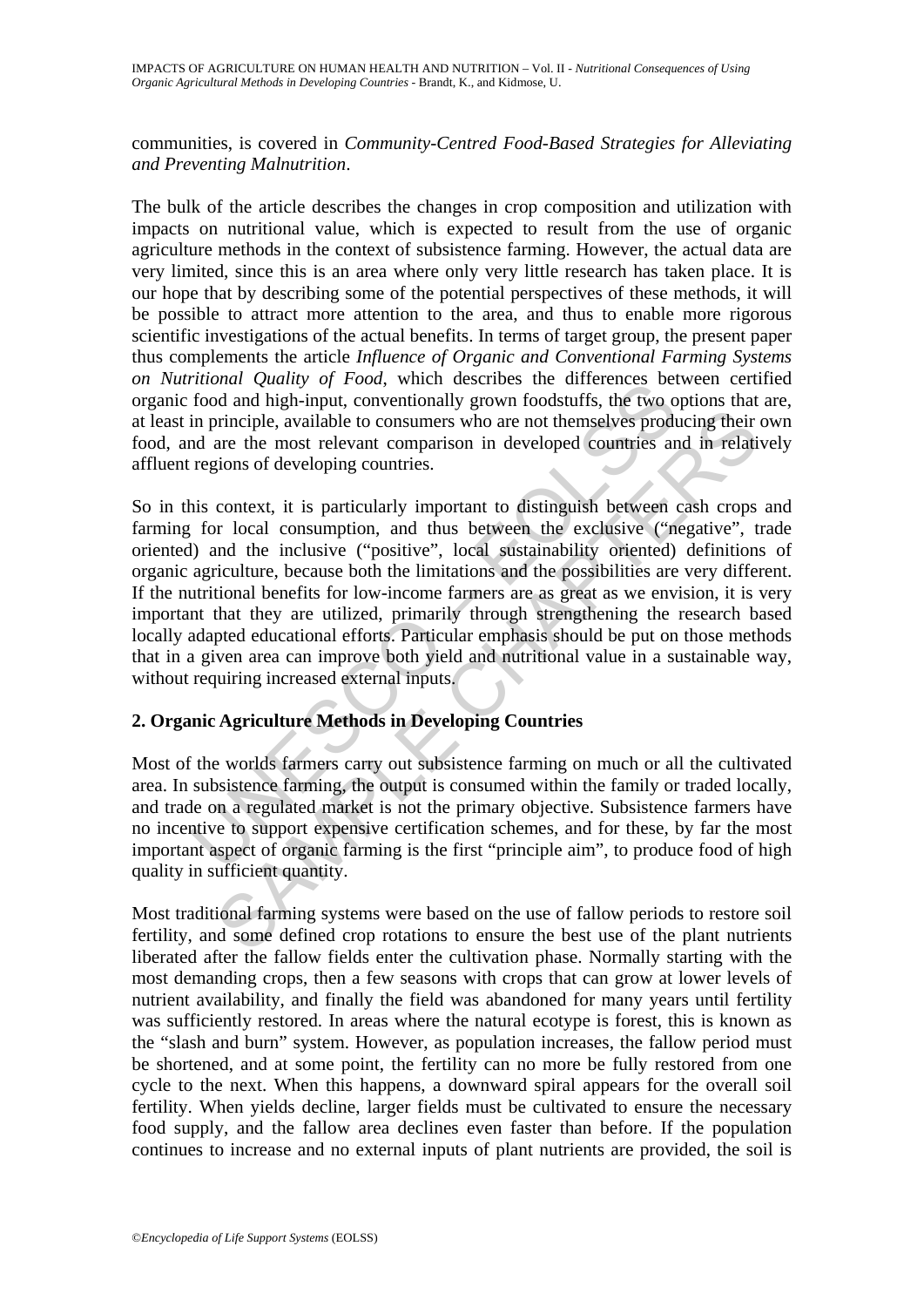finally so devastated that the natural vegetation is unable to re-establish itself, and food production in the area collapses. A similar sequence of events has happened in the past in some places in many areas of the world, well documented by excavations near the ruins of ancient civilisations. However, today we have less available land and generally higher population densities than ever before, so declining soil fertility is a major problem for most poor, rural populations.

In areas where the farmers can sell their products at sufficiently high prices, they have the option to purchase mineral fertilizers to improve some of the aspects of soil fertility. However, in many places, the economic realities rule out this solution, since the price of farming inputs are higher than the added income they can generate, e.g., due to high transport costs and/or competition from subsidized farming. Here, the farmers must use other ways to maintain and increase long-term fertility of soils. The situation is thus very different for growers of cash crops than for subsistence farmers, and the present article will primarily be concerned with the latter, which are likely to comprise the largest numbers of people, although not the greatest area of farmland.

The case and the constant and substanted rating. There has any to maintain and increase long-term fertility of soils. The significant reflective of cash crops than for subsistence farmers, *i* will primarily be concerned w end for growers of cash crops than for subsistence farmers, and the pre-<br>primarily be concerned with the latter, which are likely to comprise<br>obers of people, although not the greatest area of farmland.<br>Figure method per a The primary incentive for subsistence farmers to use organic agriculture methods is increased yield per area unit without the need to purchase fertilizer and pesticides. Only techniques that can provide this have potential for widespread application. Some of the organic agriculture methods that are useful for subsistence farmers, in particular crop diversification, may not affect yield directly, but instead reduce the risks of crop losses due to both physical disasters, such as droughts or storms, and biological ones, diseases or pests. In this context, it must be born in mind that everything else being equal, improvements in productivity of a crop, in particular a widely grown one, also increase the risk of establishment of devastating populations of pests and pathogens.

The principles behind most of the organic agriculture methods are that they simulate the restoring processes that take place during a fallow period. Since they are integrated within several steps of the crop rotation, the restoring periods are both more efficient and more frequent than in simple slash and burn systems. On the other hand, they are generally more labor-demanding than the extensive subsistence farming methods, so the family will only observe an advantage if there is not enough land available. The greatest advantages will be in areas where over-population is combined with under-employment, unfortunately not an unusual combination.

# **2.1. Plant Residues and Animal Manure**

Normally a major fraction of the plant nutrients are contained in the inedible parts of the crop. The recycling of as much as feasible of the organic material produced on a farm is an important method in organic agriculture. The objectives are to provide nutrients for the subsequent crops through mineralization, to retard leaching losses by extending the mineralization period, and to improve soil structure and replenish the nutrient-holding capacity of the soil by nourishing its microbial communities.

These objectives are best fulfilled when as much as possible of the carbon-containing material is returned to the soil. Plant residues that are not needed for use for fodder or fuel should preferably be incorporated into the soil, rather than burnt. In particular, if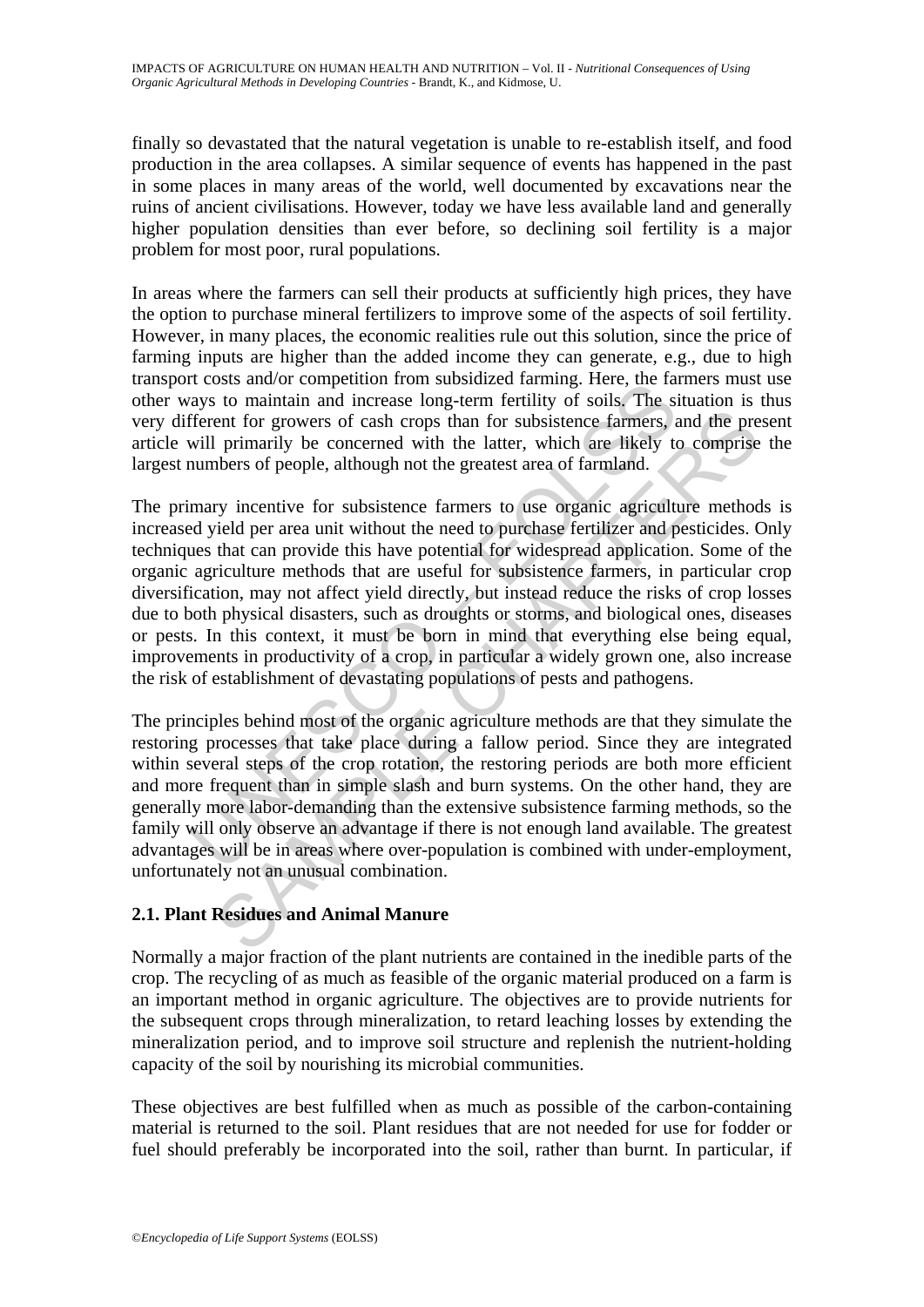nitrogen is a limiting factor for plant growth, which is usually the case, except for legumes. If fresh plant material is incorporated, the nutrients will be much faster mineralized and thus available for the crop than if only lignified residues are used. However, if the soil is not continuously covered by growing plants, e.g., if a dry season occurs, in the beginning of a wet season the levels of nutrients such as nitrogen will often exceed the capacity of uptake of small seedlings. In such a situation, the incorporation of relatively nutrient poor plant material, such as straw, can serve to prevent leaching by immobilizing available nitrogen (N), which will later be remineralized when the plant residues are finally broken down, at a time when the crop is able to utilize the nutrients. So the type and timing of incorporation of plant residues must be tailored to needs of the crop in question and the local soil and weather conditions to obtain optimal utilization of nutrients. On acid soils, as are common in tropical areas, addition of manure or easily degradable plant material to the soil also increases the availability of phosphorus (P) to plants through competition between organic anions and phosphate anions at ligand exchange sites.

Ins to obtain optimal unitzation of interests. Of actual solists, as<br>areas, addition of manure or easily degradable plant solists, as<br>areas, addition of manure or easily degradable plant material<br>as the availability of pho The availability of phosphorus (P) to plants through competition between availability of phosphorus (P) to plants through competition between only and phosphate anions at ligand exchange sites.<br>
Siting principles often us The composting principles often used in temperate organic agriculture comprise the collection, mixing and management of organic material to enhance its conversion into forms that are easily liberate the plant nutrients to the crop where it is used as fertilizer. These methods are not always an advantage under most tropical conditions, since substantial fractions of the nitrogen can easily be lost as ammonia or nitrate during preparation, storage and handling of the material, and since the degradation of organic material in the field is so rapid that the fertilizer value of compost is not much higher than when the material is incorporated directly. Composting is most useful for cases where the collection and storage is an objective of its own, to ensure that the material can be supplied at the optimal time for a crop, or where composting at high temperature is used to decontaminate human or animal waste or diseased plant material, which may otherwise propagate diseases or parasites.

The components of the plant material that are most important for the improvement of soil fertility and structure, are the ones that are the most difficult to degrade. Due to this, the value of plant residues are not greatly diminished if they are eaten by animals, and the manure is then retained in the field, or returned to it, as long as the timing and local conditions ensure against losses due to volatilization and leaching. However, it is very important to ensure that the nutrients are distributed evenly over the field, e.g., by regularly moving pens or stables where animals are kept at night. A substantial part of the available nutrients can be lost through leaching if the animals leave their urine and droppings mostly on a small part of the field, even when the average amount is much less that what the soil can absorb. Of course it is also advantageous that the waste of the human inhabitants of the farm is distributed across the fields in safe ways that ensure full recycling of nutrients without a risk of propagation of parasites and diseases.

If the material is needed as fuel, it is possible to collect a large part of the energy content as bio-gas, by using a variety of small- and medium-scale methods that have been developed for this purpose. They all require some amount of investment, though. Degassed and other liquid organic waste should only be used on actively growing crops on fields with minimal surface runoff, to prevent leaching or wash-out.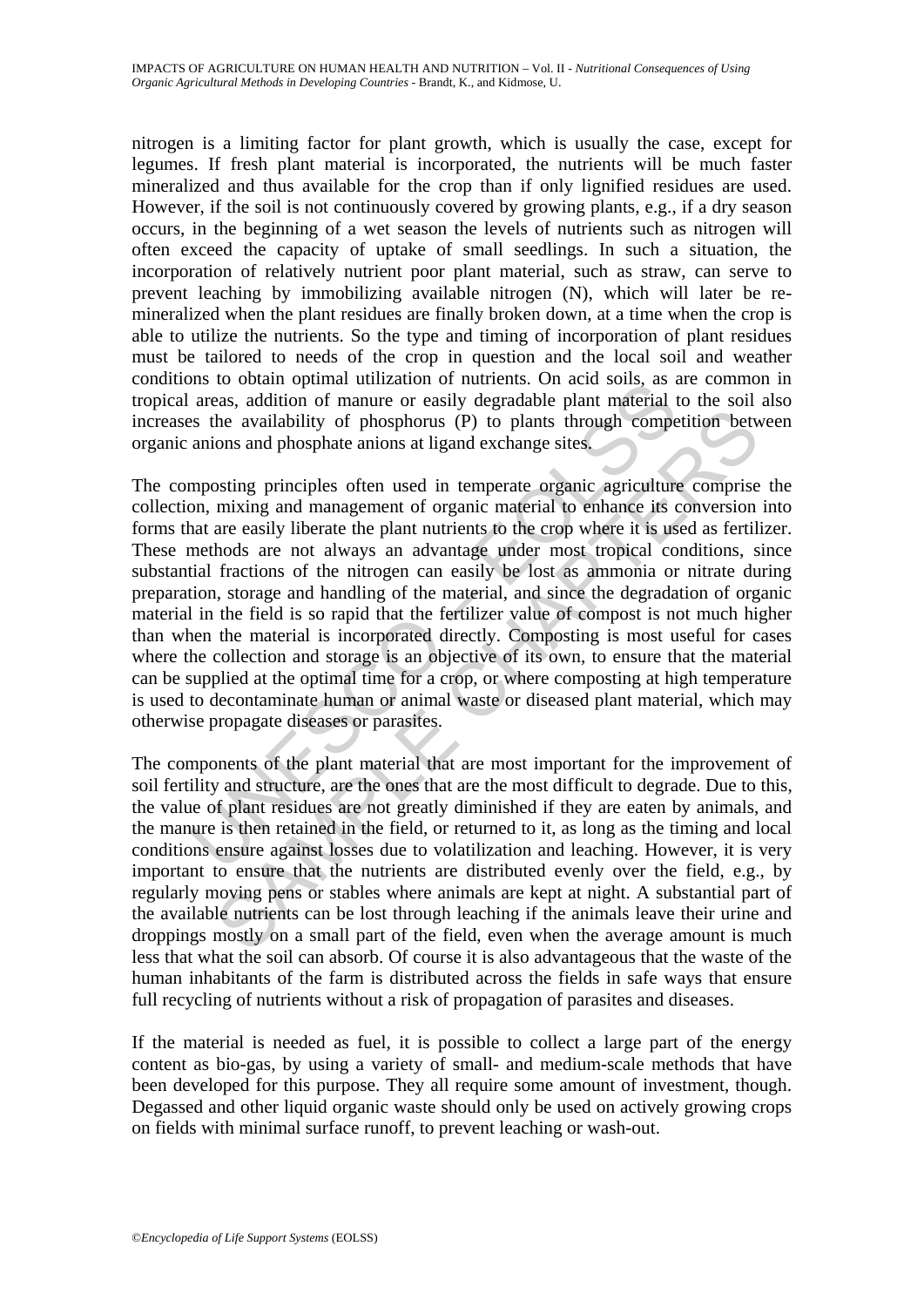Even if the plant residues or dung must be burned to provide fuel, it is still an advantage to return the remaining minerals (P, K, Zn etc.) to the soil, by collecting the ash and spreading it in the field. Much of the minerals are present in ash in water-soluble forms, so the storage of the ash and the timing of the application must be planned to ensure that they are not lost by leaching before the crop is established.

## **2.2. Catch Crops and Agroforestry**

A major aspect of organic agriculture methods is crop rotation. Due to differences in nutrient requirements and root growth characteristics, crops can be selected so they utilize the nutrients released from the residues of the preceding crop, and retard the depletion of water and certain nutrients. Specific catch crops can be established in the crop rotation with the principal objective to take up and later release nutrients that would otherwise be lost. Another dimension of crop rotation is agroforestry, where perennials are grown among shorter-lived crop plants to serve the same purpose, as well as other uses. Both short-term catch crops and perennials may be used for fodder before nutrients are returned to the field as manure, and also can provide material to be harvested for other purposes. So there need not be any definitive distinction between crops and catch crops, and the important aspect is the effort to reduce nutrient losses as much as possible.

In the water and certain inturents. Spectruce catal costs are exact to the station with the principal objective to take up and later releases otherwise be lost. Another dimension of crop rotation is agrodals are grown amon erwise be lost. Another dimension of crop rotation is agroforestry, we<br>rewise be lost. Another dimension of crop rotation is agroforestry, we<br>are grown among shorter-lived crop plants to serve the same purpose, as<br>es. Both Legumes provide nitrogen through fixation from the atmosphere, so legumes are important aspects of any low-input cultivation system. They can be grown as crops in their own right, for fodder or feed, or solely as sources of green manure. While most legumes fix nitrogen, and therefore have high nitrogen contents in their tissues, some species also produce large amounts of tannins and other compounds that make this nitrogen less available for animals or microorganisms. Due to this, the rate of release of nutrients from the plant residue will differ greatly among species, plant parts and maturity of tissue, and often the initial phase of degradation can comprise a net uptake of nitrogen from the soil. Under low-temperature (temperate) conditions this can be an important problem, since the nutrients may be locked up for more than one growth season, but in the tropics it usually just implies that the nutrients will be released a few months later, so the N of a green manure can in some cases be utilized with the same or even greater efficiency as urea when both are incorporated at the start of a growing season. In any case, it is crucial that the timing of the incorporation of the catch crop materials is adjusted to the needs of the crop.

Catch crops are often a good choice in climates where cold or dry seasons limit the periods where crops can be grown. If a catch crop can be established right after the harvest of the main crop, and can grow slowly during the dry or cold season, and be incorporated shortly before the next main crop is planted, nutrient leaching is minimized. The nutrients mineralized during the non-crop period will become available to the main crop when the plant material is fully degraded, and this can often provide substantial amounts, much more than if the soil was left without plant cover for the same period. To optimize the use of catch crops, it is important to consider both the fluctuations of mineralized nutrients (primarily N) that take place in the topsoil over time, and also the vertical component of nutrient leaching, in terms of the movement of the nutrients down through the soil layers before they are lost below the level of the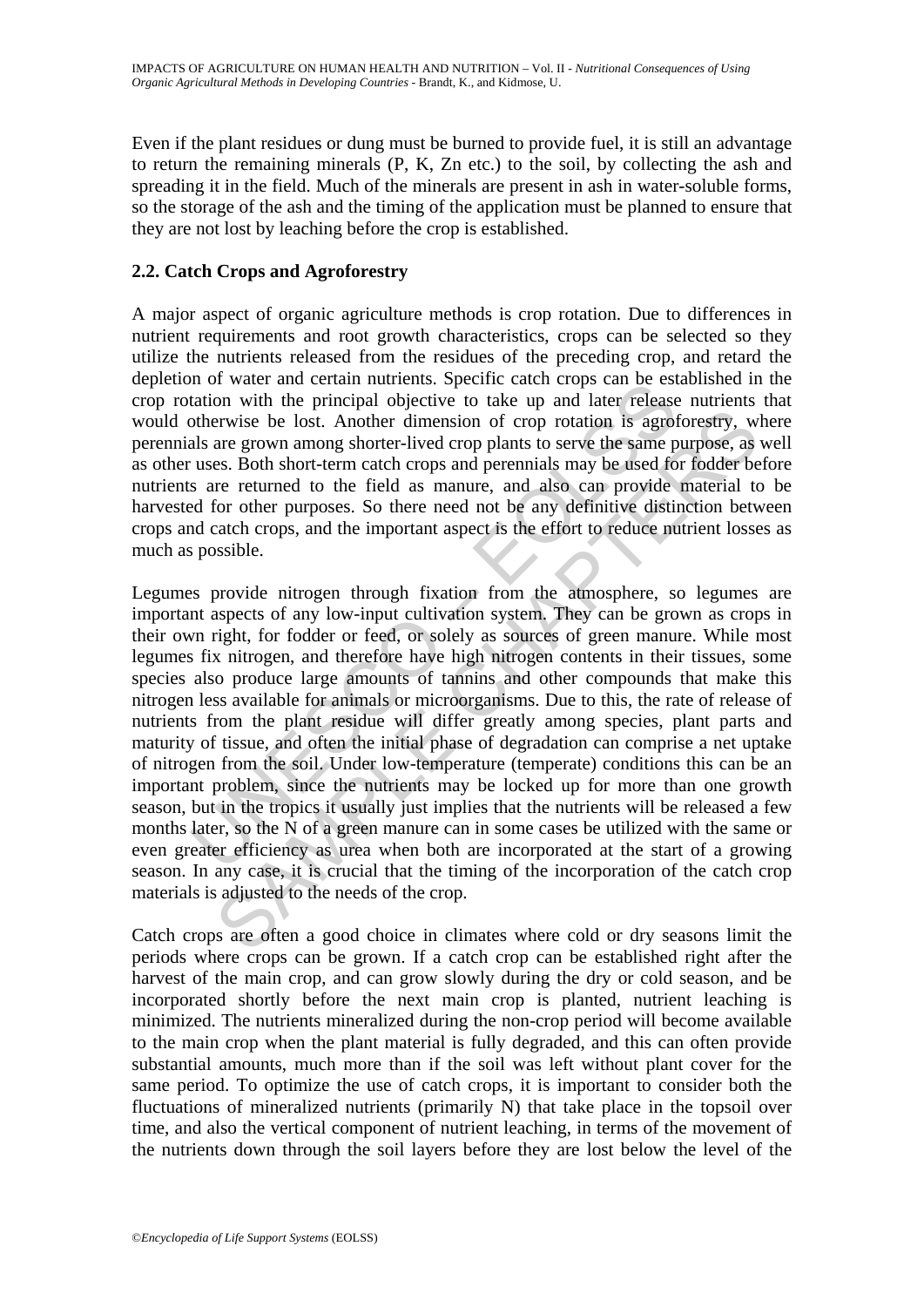the product, such as boddet, vegetables of seed, even lingur un<br>to justify the cultivation on its own. Also, the use of catch cro<br>weed control, at least simply, by competing with weeds during its<br>reducing their seed produc ded control, at least simply, by competing with weeds during its growth peducing their seed production. Often more important can be the effect on eness due to the altered distribution of nutrients in the soil, compared wis deepest roots. In some cases, a catch crop with fast-growing roots can reach and retrieve nitrogen, which has resided for more than one growth season in medium deep soil layers, unavailable to a shallow rooted main crop. However, if used indiscriminately, catch crops may in some cases harm the crop more than they benefit it: if a deep-rooted catch crop is grown before a deep-rooted main crop, the catch crop can have depleted the subsoil so efficiently that the yield of the main crop is reduced rather than improved. This effect, pre-emptive competition, must be considered, particularly in dry areas, where water removed by the catch crop may be more important than the nutrients it provides. However, in areas where the leaching of nutrients to ground water is an important problem, catch crops will usually be able to provide a positive input of nutrients to the main crop. And in many cases, the catch crop can also provide some other useful product, such as fodder, vegetables or seed, even though the yield may be too low to justify the cultivation on its own. Also, the use of catch crops will usually benefit weed control, at least simply, by competing with weeds during its growth period and thus reducing their seed production. Often more important can be the effect on crop competitiveness due to the altered distribution of nutrients in the soil, compared with a situation where manure or synthetic fertilizer is broadcast at the time of sowing. When the main crop has been sown at the appropriate time after the incorporation of a catch crop, most available nutrients will be situated 10 or more centimeters below the soil surface, just below the seeds of the crop. The crop plants start taking up the nutrients right after germination, but for several days the nutrients are unavailable to the seedlings of the weed plants, which tend to germinate in the upper 0-1 cm of the soil. For cereals and other quickly germinating, relatively large-seeded crops, this advantage allows the crop a head start that in some cases practically eliminates the need for weed control.

When vigorous crops such as cereals are grown, often slow-growing catch crops and/or nitrogen assimilating (leguminous) plant species can be undersown together with the main crop, or later, when the main crop is well established. For the right combinations of main crop, undersown crop and sowing time, the undersown crop does not affect the yield of the main crop, but in particular if it is allowed to keep growing for a period after the main crop, it will improve the performance of the subsequent crop.

Some plant species are especially adapted to poor soils, and have the ability to extract e.g., phosphorus from the soil with greater efficiency than most crops. They can be used either as catch crops or, for plants that need longer periods for establishment, on fallow or non-cultivated land, where they can be harvested for fodder and thus provide animal manure, or the aerial parts can be harvested to directly provide green manure to be transferred to the area where the crops will be grown.

In agroforestry, the catch crops are permanent, usually woody plants, grown so close to the crop plants that they can take up excess nutrients, but repeatedly cut down to a size that does not compete too much with the crop. The cut material can be used for fodder and/or fuel, or directly incorporated into the soil as green manure. Often, the sustained provision of firewood and protection against erosion and wind are equally important as the nutrient recycling. While tree leaves and shoots are usually not very nutritious fodder, the manure can be better for soil fertility improvement than manure from animals fed more easily digestible fodder, since the nitrogen from tannin-containing tree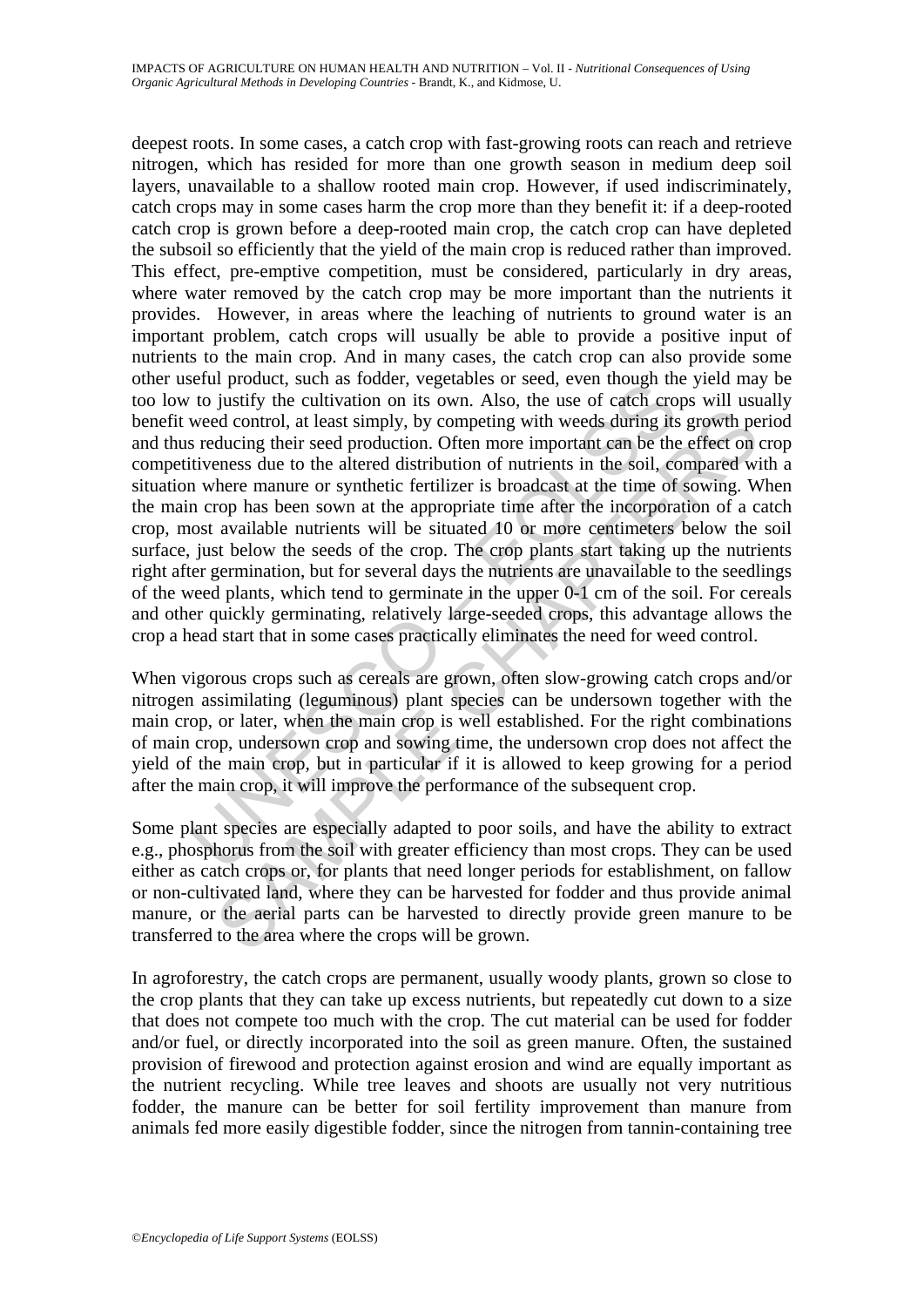leaves is preferentially retained in the feces, which can be relatively easily collected and used as manure, rather than being excreted (and often lost) with the urine.

an essay. In signmatical nutural toxes. However, for anady solis, where even the natural plant cover is slow to establish cobtaining true sustainability at a reasonable yield level is much a require an initial input of lar cal animig true sustainability at a reasonable yield level is much more diffi-<br>quire an initial input of large amounts of good quality organic matter<br>curve of plant nutrients. But even under conditions where it is unrealle A sustainable crop rotation without any catch crops or nutrient input normally requires that the land is left fallow for 5-20 years after two or three cropping seasons, a few more if legumes are included. With optimal use of catch crops, and sowed, managed leys for the fallow period, the fallow (ley) area can be reduced to 30-50 percent of the total farmed area under temperate conditions – also when the leys are grazed. The nutrient mineralization processes in good quality tropical soils are similar to those of temperate soils, except that all processes occur faster, indicating that the proportions needed for sustainability are likely to be similar, but also that here even short periods without plant cover can result in significant nutrient losses. However, for already depleted, poor, tropical soils, where even the natural plant cover is slow to establish during a fallow period, obtaining true sustainability at a reasonable yield level is much more difficult, and can require an initial input of large amounts of good quality organic matter or another source of plant nutrients. But even under conditions where it is unrealistic to ensure impressive short-term improvements of soil fertility on poor soils without external inputs, the methods described here can still serve to retard the widespread degradation seen today. Including improvement of the utilization of mineral fertilizer when it is available, e.g., in connection with short-term aid programs.



#### **Bibliography**

- - -

Ali H.I. and Harland B.F. (1991). Effects of fiber and phytate in sorghum flour on iron and zinc in weanling rats: A pilot study. *Cereal chem.* **68 (3)**, 234-238. [A comparison of the nutritional value of a food from subsistence farming with conventional material].

Atallah T. and Lopez-Real J.M. (1991). Potential of green manure species in recycling nitrogen, phosphorus and potassium. *Biological Agriculture and Horticulture* **8**, 53-65. [A pioneering study on catch crops].

Buerkert A., Haake C., Ruckwied M. and Marschner H. (1998). Phosphorus application affects the nutritional quality of millet grain in the Sahel. *Field Crops Research* **57,** 223-235. [A thorough study of the consequences for several aspects of nutritional value of using either a mineral fertilizer or crop residues as the P-source].

Bouis, H.E. (2000) (Ed.) Special issue on improving human nutrition through agriculture. *Food and Nutrition Bulletin* **21 (4)**, 347-580. [An overview of state of the art of progress in development of agriculture to provide the necessary nutrients to sustain the worlds growing population, from promotion of vegetable growing, through food fortification, to biotechnological achievements in the field].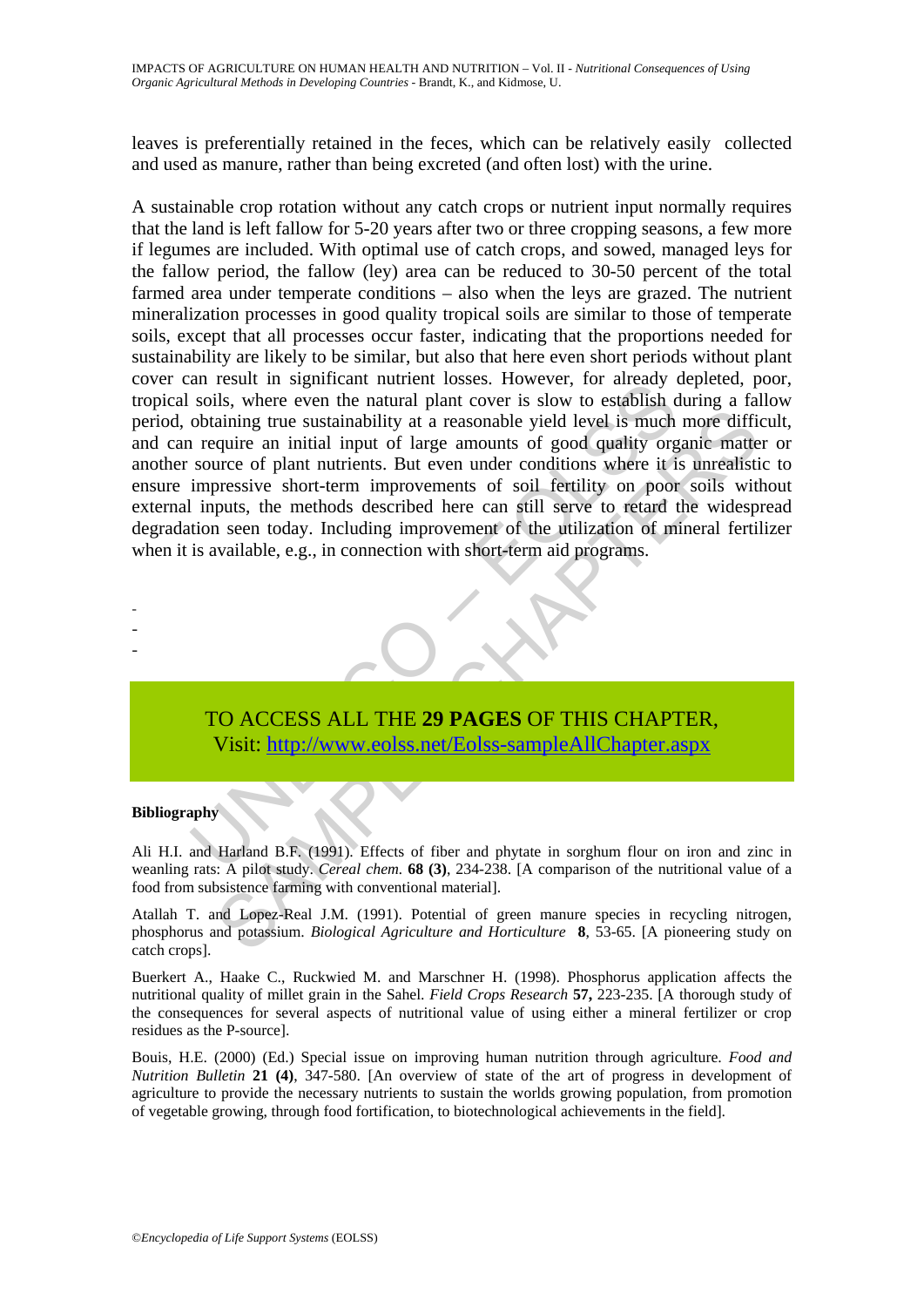Constantinides M. and Fownes J.H. (1994). Nitrogen mineralization from leaves and litter of tropical plants: Relationship to nitrogen, lignin and soluble polyhenol concentrations. *Soil Biochemistry* **26 (1)**, 49-55. [A study of the properties of different types of plant residues in terms of soil nitrogen availability].

Elsheikh E.A.E., El Tinay A.H. and Fadul I.A. (1999). Effect of nutritional status of bean on composition, anti-nutritional factors and in vitro protein digestibility (IVPD). *Food Chemistry* **67**, 379-383. and Elsheikh E.A.E., Fadul I.A. and El Tinay A.H. (2000). Effect of cooking on anti-nutritional factors and in vitro protein digestibility ( IVPD) of faba bean grown with different nutritional regimes. *Food Chemistry*  **68,** 211-212. [An example of study of the effects of soil management and cooking on different aspects of nutritional value].

Mozafar A. (1993). *Plant Vitamins: Agronomic, Physiological and Nutritional Aspects.* 412 pp. CRC Press, Boca Raton, FA, USA. [A review covering the effects of various aspects of plant growth conditions on vitamin contents of their edible parts].

Paterson R.T., Karanja G.M., Roothaert R.L., Nyaata O.Z. and Kariuki I.W. (1998), A review of tree fodder production and utilization within smallholder agroforestry systems in Kenya. *Agroforestry Systems*  **41***,* 181-199*.*

Powell J.M., Fernández-Rivera S. and Höfs S. (1994) Effects of Sheep diet on nutrient cycling in mixed farming systems of semi-arid West Africa. *Agriculture, Ecosystems and Environment* **48**, 263-271. [A study of how different types of plant leaves used as sheep fodder affect the value of the sheep manure as fertilizer].

Rao I.M., Borrero V. Ricaurte J., and Garcia R. (1999) Adaptive Attributes of Tropical Forage species to Acid Soils. IV. Differences in Shoot and Root Growth Responses to Inorganic and Organic Phosphorus Sources. *Journal of Plant Nutrition* **22 (7)**, 1153-1174. [Describes how adapted species of native plants can be selected for use for fodder and soil improvement in low-input tropical agriculture].

Rottach P. (Ed) (1984) *Ökologischer Landbau in den Tropen*. Georg Michael Pfaff Gedächtnisstiftung und Verlag C.F. Müller GMBH, Karlsruhe, Germany. [A handbook in German with practical descriptions and examples of the design and implementation of organic agriculture methods in tropical areas].

Thorup-Kristensen, K. and Nielsen, N.E. (1998) Modelling and measuring the effect of nitrogen catch crops on the nitrogen supply for succeeding crops. *Plant and Soil* **203**, 79-89. [A paper connecting the theoretical and practical aspects of using vegetables and other herbaceous plants as catch crops to reduce leaching and make the soil nitrogen available for the main crops].

#### **Biographical Sketches**

R.T., Karanja G.M., Roothaert R.L., Nyaata O.Z. and Karuki I.W. (1998),<br>oduction and utilization within smallholder agroforestry systems in Kenya. Ago<br>oduction and utilization within smallholder agroforestry systems in Ken Ternandez-Rivera S. and Höfs S. (1994) Effects of Sheep diet on nutrient cycling in n different types of plant and West Africia *Agriculture*. *Ecosystems and Environment* 48. 269-271 different types of plant leaves used a **Kirsten Brandt** has an MSc in biochemistry, awarded in 1987 from Odense University, Denmark. She also has a Ph.D. in plant chemistry and genetics, awarded in 1991 from the Royal Veterinary and Agricultural University, Denmark. Since then, she has been at the Danish Institute of Agricultural Sciences, Department of Horticulture. In 1998, she was appointed Head of the Research Unit for Food Quality and Natural Products Chemistry (http://www.darcof.dk/ ).

Her primary research interest is plant secondary metabolites affecting quality of plant products, and in particular the effects on human health, and investigations of interactions between genetics, environment and product quality of plants.

Her research on organic food quality has involved coordinating the research projects "Plant health and quality as influenced by crop management strategies and cultivar choice" (1996-1999) and "Quality in relation to processing, plant health and breeding" (1997-2000) in the first call of the Danish Research Centre for Organic Farming (DARCOF, http://www.agrsci.dk/foejo/DARCOF.html). She now coordinates the DARCOF research project "Organic food and health – a multi-generation animal experiment" (2001-2004).

Her other research and administrative tasks involve coordinating the research network "Health promoting substances in vegetable foods" (2000-2002), funded by the Danish Research Council for Agricultural and Veterinary Sciences, which includes studies of possible health promoting effects of polyacetylenes in carrots. She also coordinates the vegetable part of the project "Content and bioavailability of vitamin A, iron, and zinc in commonly consumed foods in developing countries" (2000-2003), funded by the Danish Research Council for Research in Developing countries, investigating the effects of traditional processing of tropical vegetables on vitamin A utilization.